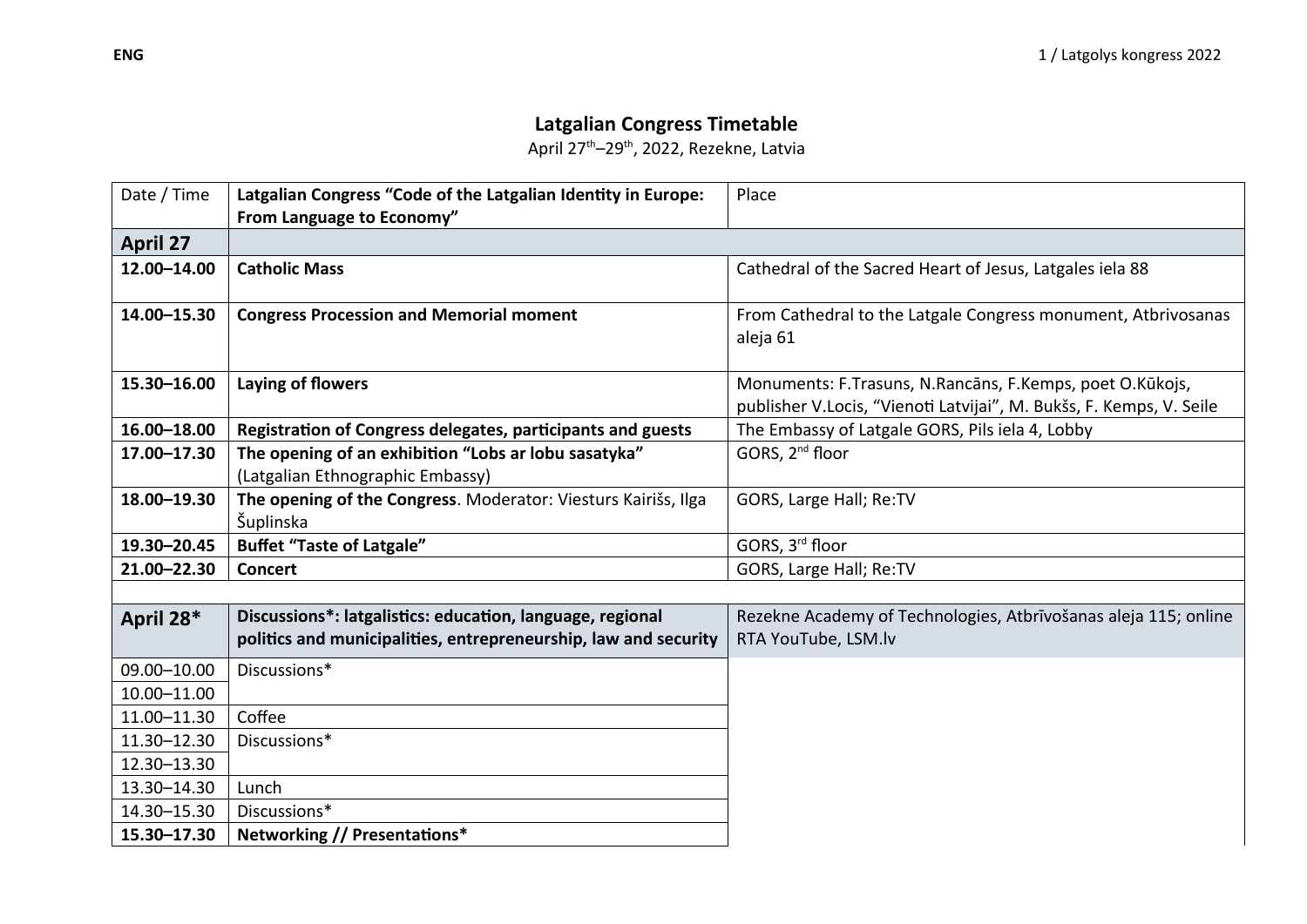| 17.30-18.30     | <b>Meeting the Rector of the RTA (by invitations)</b>         |                                                     |  |  |  |
|-----------------|---------------------------------------------------------------|-----------------------------------------------------|--|--|--|
| 19.00-20.45     | Theatre play "Muols"                                          | Theatre "Joriks", Atbrivosanas aleja 97             |  |  |  |
|                 | *Content more widely added separately, see below              |                                                     |  |  |  |
| <b>April 29</b> |                                                               |                                                     |  |  |  |
| 10.00-11.00     | Formal meeting of the Latgale Region Subcommittee of the      | GORS, Large Hall, online Saeima FB                  |  |  |  |
|                 | Saeima Human Rights and Public Affairs Committee,             |                                                     |  |  |  |
|                 | dedicated to Latgale Congress Day. Moderator: Edmunds         |                                                     |  |  |  |
|                 | Teirumnīks, Janīna Kursīte                                    |                                                     |  |  |  |
| 11.00-11.30     | <b>Break</b>                                                  |                                                     |  |  |  |
| 11.30-13.30     | Political barometer of Latgale: politics before and after the | GORS, Large Hall; online RTA YouTube, LSM.lv, Delfi |  |  |  |
|                 | Russia's invasion of Ukraine. Moderator: Jānis Domburs        |                                                     |  |  |  |
| 13.30-14.30     | Lunch break                                                   |                                                     |  |  |  |
| 14.30-17.00     | Closing Plenary Session - Resolution. Moderator: Agris Bitans | GORS, Large Hall, online RTA YouTube, LSM.lv        |  |  |  |
| 17.00-18.00     | Free time                                                     |                                                     |  |  |  |
| 18.00-19.30     | Concert. Ethno music group "Tautumeitas" and poets            | GORS, Large Hall                                    |  |  |  |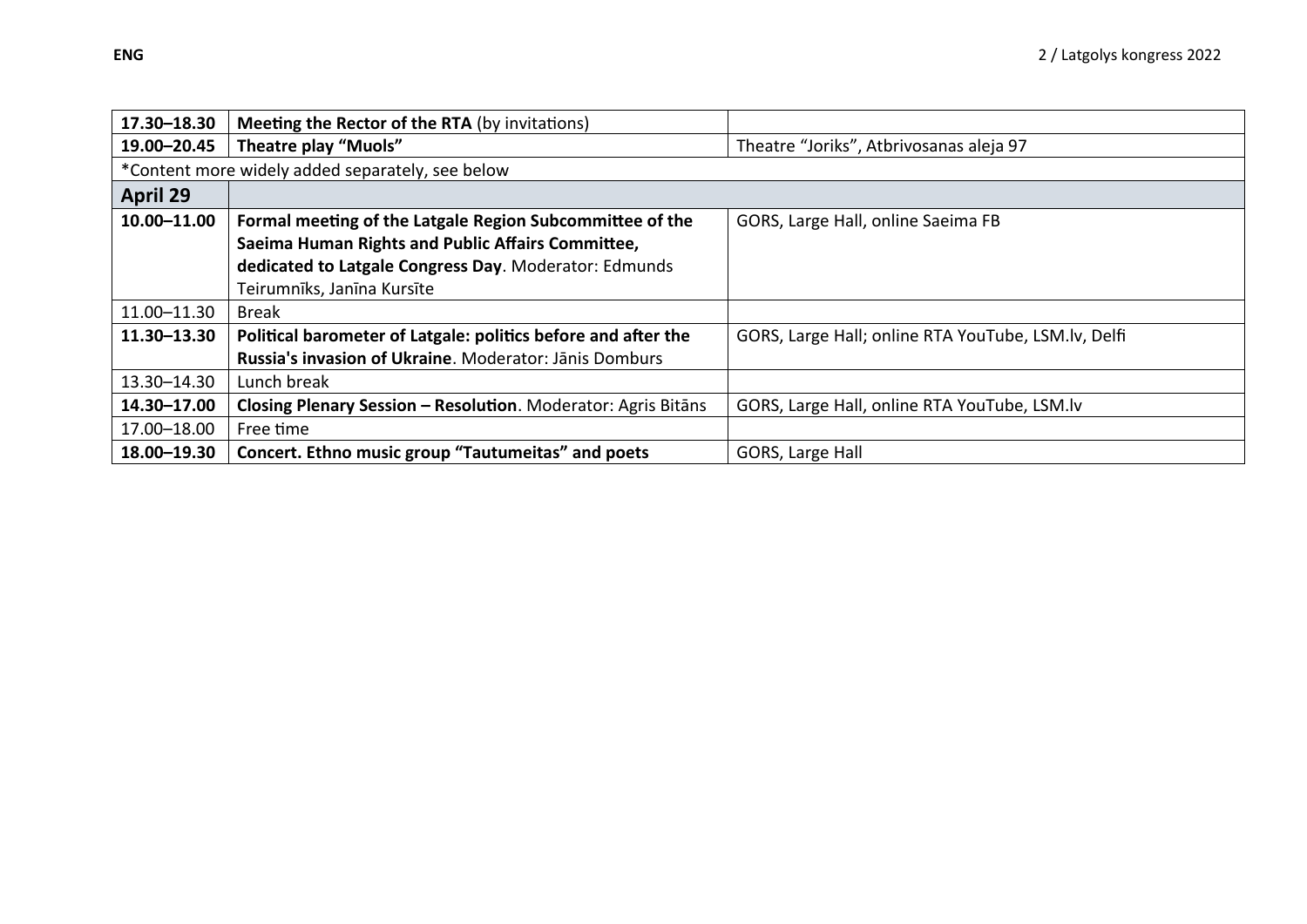| *April 28   | <i><b>*Discussions</b></i>      | Latgalian Congress, Rezekne Academy of Technologies, Atbrīvošanas aleja 115 |                                |                                |
|-------------|---------------------------------|-----------------------------------------------------------------------------|--------------------------------|--------------------------------|
|             |                                 |                                                                             | Law, history, security         | <b>Economics</b>               |
|             | <b>Latgalistics: education</b>  | Latgalistics: language                                                      | (room 308, Faculty of          | (room 105, Faculty of          |
|             | (room 124)                      | (room 215)                                                                  | Engineering)                   | <b>Engineering)</b>            |
| 09.00-10.00 | Media channels, main            | <b>Language politics and</b>                                                | Latgalian and municipalities:  |                                |
|             | accents of the message. How     | emphasis on Latgalian in                                                    | specialised curriculum         | <b>Education and</b>           |
|             | to reach minorities in Latgale. | Latvia as well as discussions of                                            | "municipality studies" and     | entrepreneurship for the       |
|             | Moderator: Gatis Krūmiņš        | policies in Norway, Finland                                                 | teacher support, a specialist  | development of Latgale:        |
|             | (ViA)                           | (Saami) and Poland. How to                                                  | of Latgalian language in the   | transversal skills in          |
|             |                                 | facilitate the protection and                                               | local municipality,            | professional and higher        |
|             | Experts:                        | development of the Latgalian                                                | municipality newspaper,        | education: digitalisation,     |
|             | <b>Olexandr Mischenko,</b>      | language in the language                                                    | usage of Latgalian in public   | creativity and entrepreneurial |
|             | (Ukrainian Ambassador),         | politics.                                                                   | and work events, road signs    | skills, critical thinking and  |
|             | Ieva Bērziņa (ViA, LNAA),       | <b>Moderator: Sanita Martena</b>                                            | and street names in Latgalian. | problem solving, cooperation   |
|             | Filips Rajevskis ("Mediju       | (RTA)                                                                       | Moderator: Agris Bitāns        | skills. Technological          |
|             | tilts"),                        |                                                                             | (SaRIK)                        | development impact on          |
|             | Inna Plavoka ("Chaika"),        | Experts:                                                                    |                                | professions, roles and         |
|             | Sigita Struberga (LATO).        | <b>Snorre Karkkonen-Svensson</b>                                            | Experts:                       | education system.              |
|             |                                 | ("Valodu māja"),                                                            | Imants Slišāns (SaRIK),        | Moderator: Ilga Šuplinska      |
|             |                                 | Kazimierz Kleina (Senator of                                                | Ināra Dundure (LPS),           | (SaRIK, Saeima)                |
|             |                                 | Poland),                                                                    | Arvids Dravnīks (PTI),         |                                |
|             |                                 | Cor van der Meer (Fryske                                                    | Armands Kociņš-Kūceņš (TM      | Experts:                       |
|             |                                 | Academy, Netherlands).                                                      | VVC).                          | Claudio Rivera (FICIL, RBS),   |
|             |                                 |                                                                             |                                | Tharald Lundvall (Norway),     |
|             |                                 |                                                                             |                                | Inga Zemdega-Grāpe             |
|             |                                 |                                                                             |                                | ("NEMO"),                      |
|             |                                 |                                                                             |                                | Andrejs Vītoliņš (NEP),        |
|             |                                 |                                                                             |                                | Ināra Ostrovska (DBT),         |
|             |                                 |                                                                             |                                | Iveta Mietule (RTA),           |
|             |                                 |                                                                             |                                | Jānis Teivāns-Treinovskis      |
|             |                                 |                                                                             |                                | (DU).                          |
|             |                                 |                                                                             |                                |                                |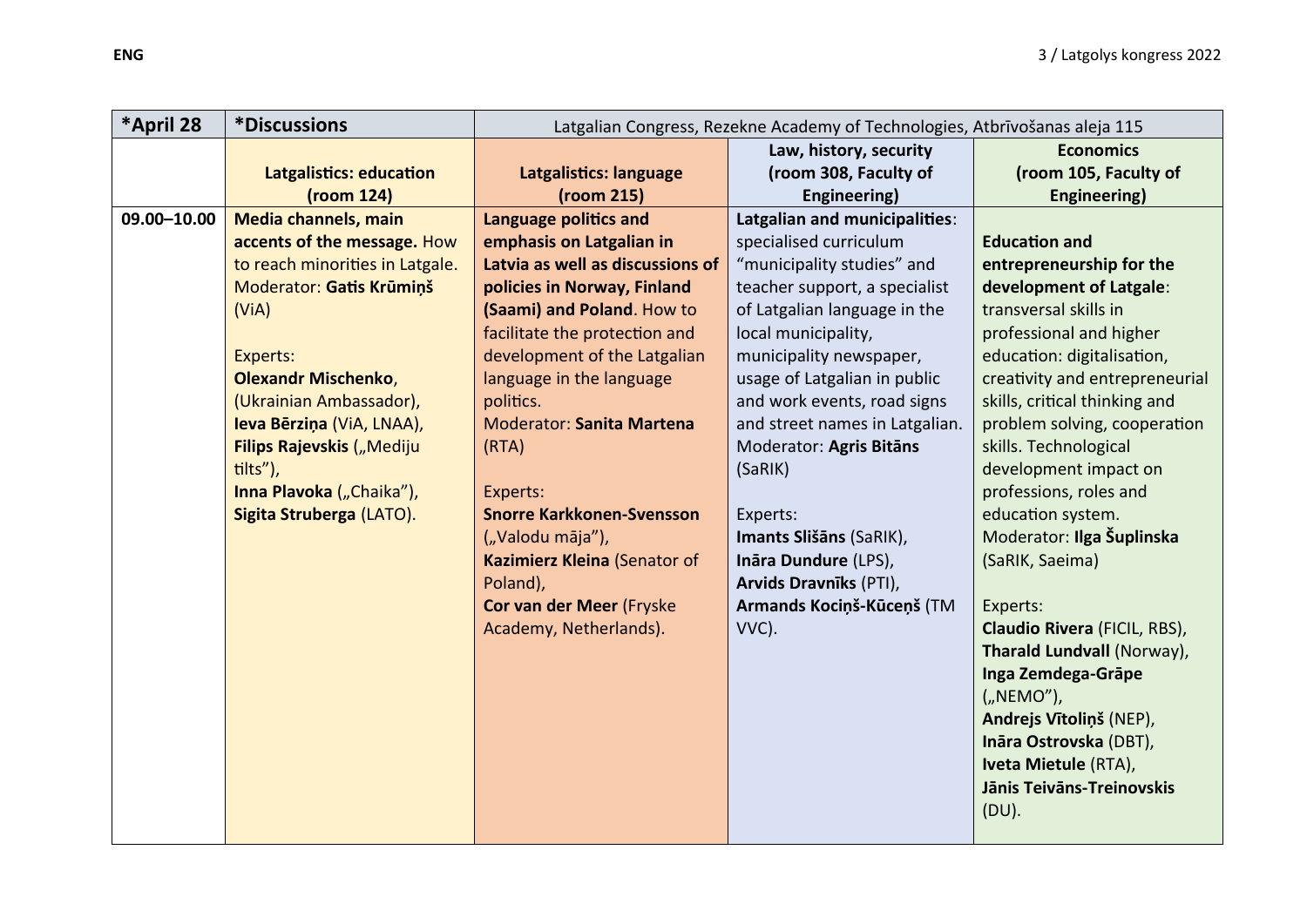|                 |                                    |                                | Law, history, security                            | <b>Economics</b>                |
|-----------------|------------------------------------|--------------------------------|---------------------------------------------------|---------------------------------|
|                 | <b>Latgalistics: education</b>     | Latgalistics: language         | (room 308, Faculty of                             | (room 105, Faculty of           |
|                 | (room 124)                         | (room 215)                     | Engineering)                                      | <b>Engineering)</b>             |
|                 |                                    |                                | Democracy, freedom,<br>identity = security. Which |                                 |
|                 |                                    |                                | values of democratic society                      |                                 |
|                 |                                    |                                | need to be strengthened to                        |                                 |
|                 |                                    |                                | increase societal                                 | <b>Development of rural</b>     |
|                 |                                    | <b>Official Language Law.</b>  | understanding of the                              | territories in Latgale:         |
|                 | <b>Latgalian language and</b>      | Latgalian language or          | situation in Ukraine. The                         | initiatives for rural area      |
|                 | regional studies at school:        | "Latgalian written language",  | affiliation with the                              | development, the role of        |
|                 | experience and perspective.        | ISO standard, language skills  | information and economic                          | tourism and manor heritage in   |
|                 | How to provide systematic          | statistics, including for the  | space as well as values of                        | the resurrection of rural space |
|                 | teaching of the language or        | Latgalian language.            | Latvia and the European                           | of Latgale, farming in the      |
|                 | "municipality studies".            | <b>Moderator: Agris Bitāns</b> | Union in the border area                          | border area of the European     |
|                 | <b>Moderator: Sanita Martena</b>   |                                | municipalities and ethnically                     | Union, etc.                     |
| 10.00-11.00     |                                    | Experts:                       | diverse cities.                                   | Moderator: Elita Jermolajeva    |
|                 | Experts:                           | Jānis Pleps (Institution of    | Moderator: Edgars Rinkevičs                       | (LLU)                           |
|                 | Veronika Dundure (LVLKSA),         | presidency),                   | (Minister of Foreign Affairs)                     |                                 |
|                 | Aņss Ataols Bierzeņš (Kolups),     | Laila Susanne Vars (Sámi       |                                                   | Experts:                        |
|                 | Ilze Saliniece (IZM),              | <b>University of Applied</b>   | Experts:                                          | Aivars Bernāns (LRLA),          |
|                 | Aelita Andrejeva (Rēzeknis         | Sciences),                     | <b>Olexandr Mischenko</b>                         | Elita Jermolajeva,              |
|                 | 5.vsk.),                           | <b>Arvids Dravnīks (PTI),</b>  | (Ukrainian Ambassador),                           | <b>Marika Rudzīte-Griķe</b>     |
|                 | Ilga Šuplinska (RTA, Saeima).      | Armands Kociņš-Kūceņš (TM      | Monika Michaliszyn (Polish                        | ("Handmade Latgola"),           |
|                 |                                    | VVC).                          | Ambassador),                                      | Iveta Balčūne (Luznava          |
|                 |                                    |                                | Marija Golubeva (Minister for                     | Manor).                         |
|                 |                                    |                                | the Interior),                                    |                                 |
|                 |                                    |                                | Baiba Blodniece (AM).                             |                                 |
|                 |                                    |                                |                                                   |                                 |
| $11.00 - 11.30$ | Coffee (Terrace in $2^{nd}$ floor) |                                |                                                   |                                 |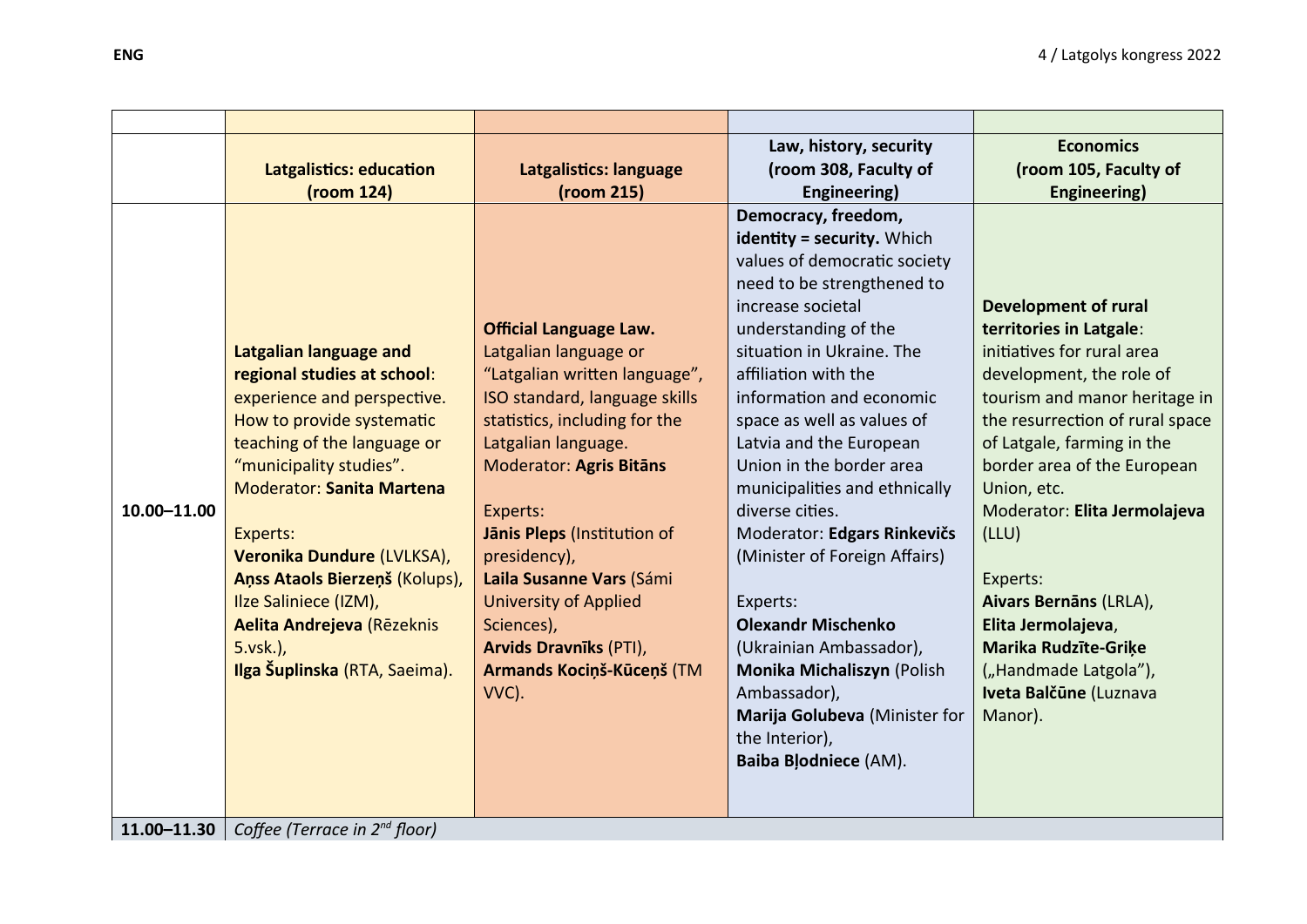|             | Latgalistics: education<br>(room 124)                                                                                                                                                                                                                                                        | Latgalistics: language<br>(room 215)                                                                                                                                                                                         | Law, history, security<br>(room 308, Faculty of<br>Engineering)                                                                                                                                                                                                                                                                        | <b>Economics</b><br>(room 105, Faculty of<br>Engineering)                                                                                                                                                          |
|-------------|----------------------------------------------------------------------------------------------------------------------------------------------------------------------------------------------------------------------------------------------------------------------------------------------|------------------------------------------------------------------------------------------------------------------------------------------------------------------------------------------------------------------------------|----------------------------------------------------------------------------------------------------------------------------------------------------------------------------------------------------------------------------------------------------------------------------------------------------------------------------------------|--------------------------------------------------------------------------------------------------------------------------------------------------------------------------------------------------------------------|
| 11.30-12.30 | <b>Perspectives of digitalisation:</b><br>data bases, digitalisation skills,<br>support for employees. What<br>has been achieved so far and<br>what is possible,<br>implementing digitalisation<br>support using state support<br>available for digitalisation.<br>Moderator: Ilga Šuplinska | Practical Latgalian language.<br>How Latgalian-friendly is the<br>environment. Historical<br>perspective and challenges of<br>today.<br>Moderator: Lideja Leikuma<br>(LU, SaRIK)<br>Experts:<br><b>Edeite Husare, Amanda</b> | <b>History milestones in Latgale:</b><br>460 years since the increase<br>of Polish influence in the<br>territory that is nowadays<br>Latvia (1562), Kārsava<br>Seminary establishment<br>(1757), Polish-Lithuanian<br>Constitution (1791), Congress<br>of 1917, similarities with<br>Slovakia and Czech Republic.<br>Moderator: Monika | Knowledge economics and<br>export capacity of Latgale<br>region: Added value and<br>export capacity of the<br>Latgalian economic space,<br>knowledge economics,<br>innovations, high-tech<br>companies, start-ups. |
|             | Experts:<br>Sanita Martena (RTA),<br>Henrihs Soms (DU),<br>Santa Šmīdlere (IZM),<br><b>Ruta Cibule (Balvi Central</b><br>Library).                                                                                                                                                           | Anusāne (LgSC),<br>Lilija Limane,<br>Lideja Leikuma,<br><b>Guntars Skutels (Catholic</b><br>congregation of Vilaka, Liepna,<br>Kuprava),<br>Pēteris Poļaks (LGB).                                                            | Michaliszyn (Polish<br>Ambassador)<br>Experts:<br>Henrihs Soms (DU),<br>Arņs Slobožanins (DU),<br>Monika Michaliszyn.                                                                                                                                                                                                                  | Moderator: Baiba Rivža (LLU)<br>Experts:<br>Baiba Rivža, Elita Jermolajeva<br>$(LLU)$ ,<br>Laura Očagova (LIAA),<br>Jānis Staris ("Latvijas finieris"),<br>Anda Zvaigzne (RTA).                                    |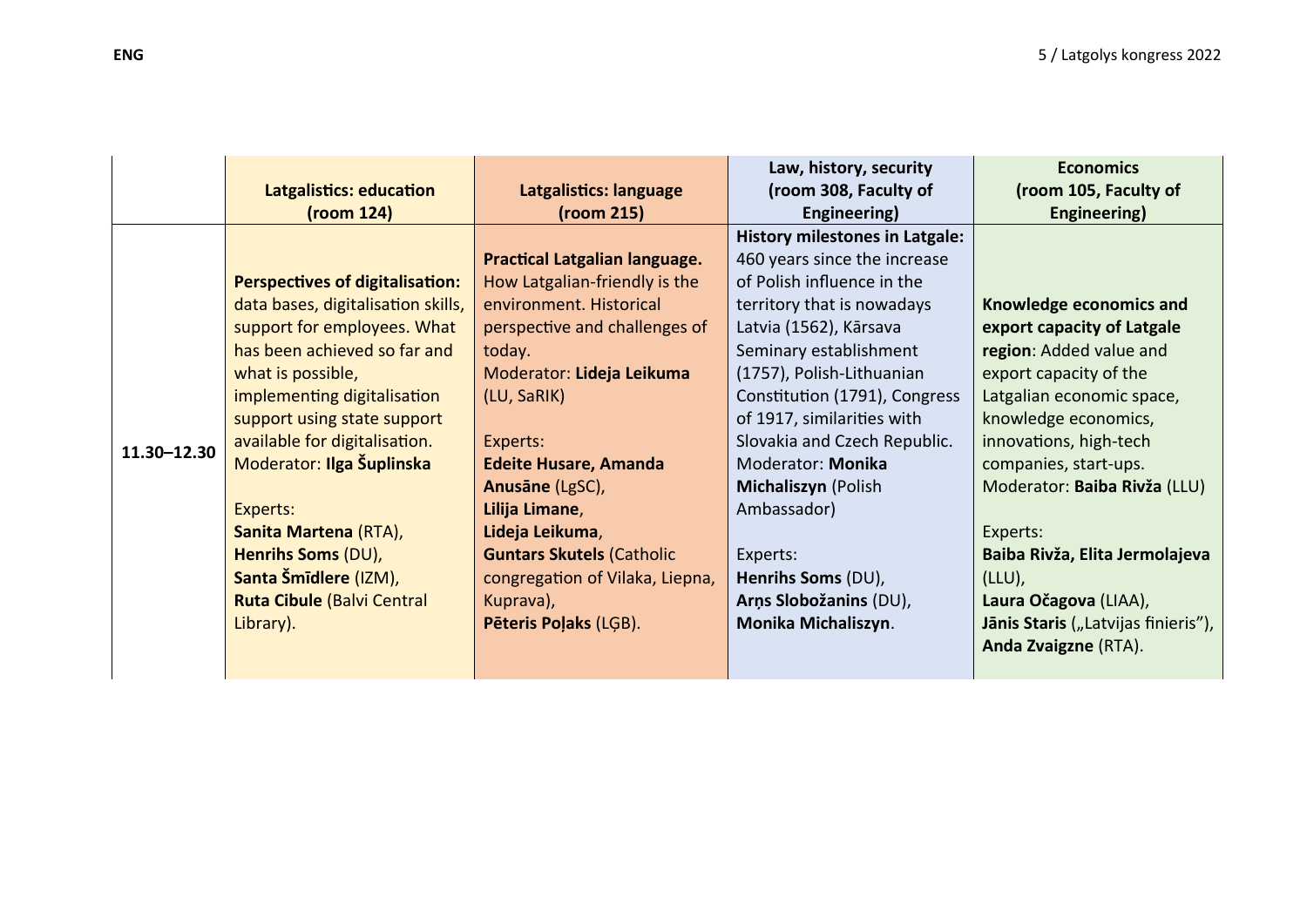|             | <b>Latgalistics: education</b><br>(room 124) | Latgalistics: language<br>(room 215)      | Law, history, security<br>(room 308, Faculty of<br>Engineering) | <b>Economics</b><br>(room 105, Faculty of<br>Engineering) |
|-------------|----------------------------------------------|-------------------------------------------|-----------------------------------------------------------------|-----------------------------------------------------------|
| 12.30-13.30 | <b>Modern education materials,</b>           | <b>Traditional culture and living</b>     |                                                                 | <b>Strategically important</b>                            |
|             | appropriate environment and                  | <b>heritage</b> $-$ its value in identity | Latgalian in the public space:                                  | priorities for business                                   |
|             | a prepared teacher.                          | strengthening and in the                  | to promote the societal                                         | development (municipality,                                |
|             | Interactive material that takes              | development of new ideas.                 | education and understanding                                     | entrepreneurs and support                                 |
|             | into account transversal skills              | <b>Moderator: Henrihs Soms</b>            | as well as to facilitate security                               | institutions).                                            |
|             | and experience or the learner                | (DU)                                      | at the Eastern border of                                        | Moderator: Sandra Ežmale                                  |
|             | in the digital and in person                 |                                           | Latvia. The use of the                                          | (LLU Malnava College, SaRIK)                              |
|             | environment.                                 | Experts:                                  | language in the                                                 |                                                           |
|             | <b>Moderator: Veronika</b>                   | Valda Čakša (RTA),                        | governmental, municipal and                                     | Experts:                                                  |
|             | <b>Dundure (LVLKSA)</b>                      | <b>Evalds Daugulis (DU),</b>              | private media in everyday                                       | Juris Pūce (Saeima),                                      |
|             |                                              | Diāna Apele (RTA).                        | life, in the culture and other                                  | Lars Holmer Hoven (Agder                                  |
|             | Experts:                                     |                                           | events as well as for history                                   | County, Norway),                                          |
|             | Ilga Šuplinska (SaRIK),                      |                                           | teaching.                                                       | Sergejs Maksimovs (LPR,                                   |
|             | Liene Voroņenko (IZM VISC),                  |                                           | Moderator: Jurs Saukāns                                         | SaRIK),                                                   |
|             | <b>Evika Muizniece (Rezekne</b>              |                                           | (radio station "Latvijas radio                                  | Aleksandrs Bartaševičs                                    |
|             | National Gymnasium),                         |                                           | Latgales studija")                                              | (Rezekne City council),                                   |
|             | Andris Slišāns ("Upīte"),                    |                                           |                                                                 | Iveta Malina-Tabūne (Latgales                             |
|             | <b>Edeite Husare (LgSC).</b>                 |                                           | Experts:                                                        | SEZ),                                                     |
|             |                                              |                                           | Jānis Siksnis (SEPLP),                                          | <b>Ērika Teirumnīka</b> (Rēzekne                          |
|             |                                              |                                           | Ausma Sprukte (LRT),                                            | county municipality, Rēzeknes                             |
|             |                                              |                                           | Tenis Bikovskis (Divu krastu                                    | SEZ),                                                     |
|             |                                              |                                           | radio),                                                         | <b>Juris Guntis Vjakse (LDDK).</b>                        |
|             |                                              |                                           | Renāte Lazdiņa (Latvijas radio                                  |                                                           |
|             |                                              |                                           | Latgales studija)                                               |                                                           |
|             |                                              |                                           | Jevģēnijs Carevs (Alise Plus).                                  |                                                           |
|             |                                              |                                           |                                                                 |                                                           |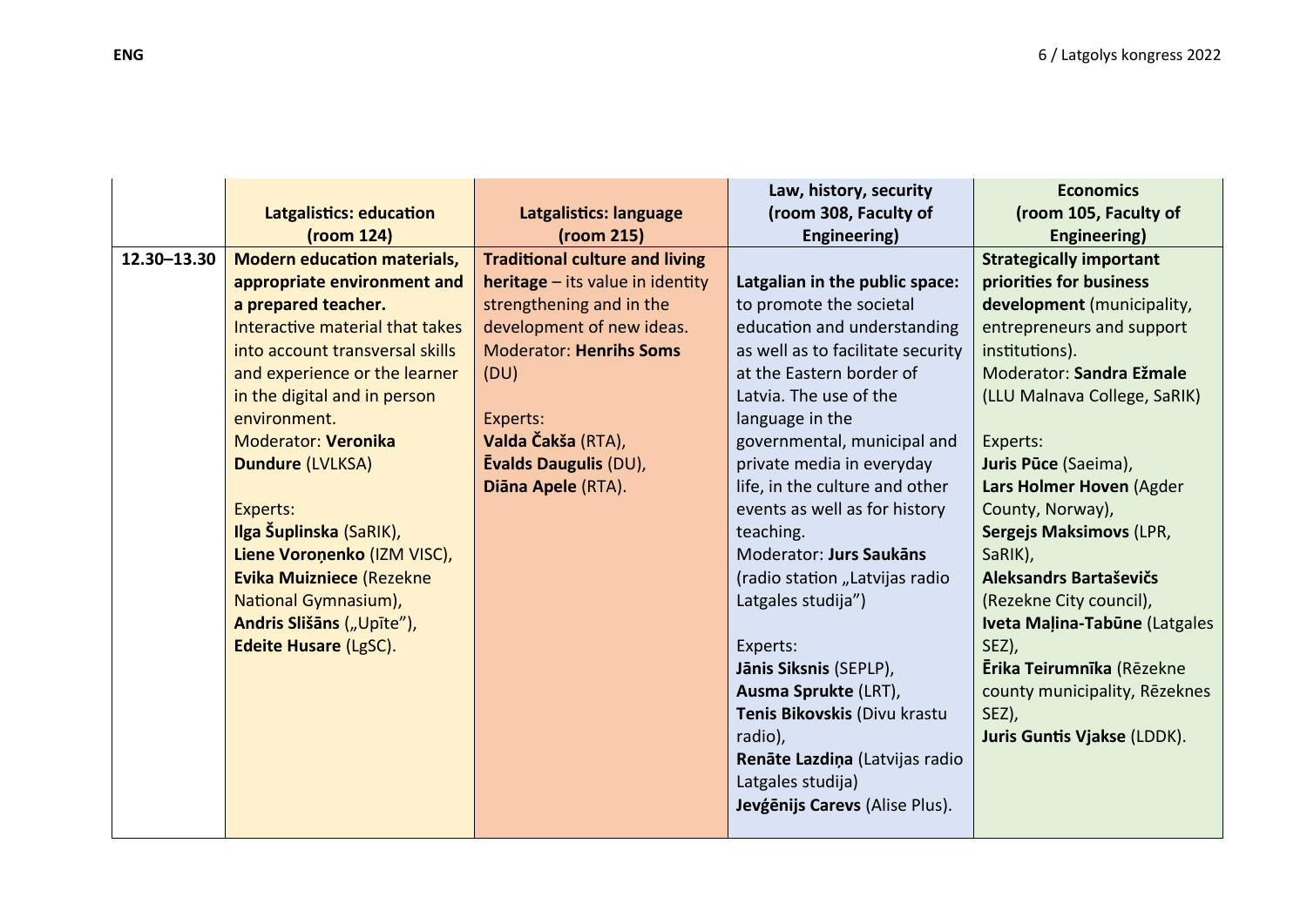| 13.30-14.30 | Lunch (room 223)                                                                                                                                                                                                                                                                                                                                                                                                                                                                                  |                                                                                                                                                                                                                                                                                                                                                                                                                                                                          |                                                                                                                                                                                                                                                                                                                                                                                                                       |  |
|-------------|---------------------------------------------------------------------------------------------------------------------------------------------------------------------------------------------------------------------------------------------------------------------------------------------------------------------------------------------------------------------------------------------------------------------------------------------------------------------------------------------------|--------------------------------------------------------------------------------------------------------------------------------------------------------------------------------------------------------------------------------------------------------------------------------------------------------------------------------------------------------------------------------------------------------------------------------------------------------------------------|-----------------------------------------------------------------------------------------------------------------------------------------------------------------------------------------------------------------------------------------------------------------------------------------------------------------------------------------------------------------------------------------------------------------------|--|
|             | Latgalistics: education<br>(room 124)                                                                                                                                                                                                                                                                                                                                                                                                                                                             | Latgalistics: language<br>(room 215)                                                                                                                                                                                                                                                                                                                                                                                                                                     | Law, history, security, economics                                                                                                                                                                                                                                                                                                                                                                                     |  |
| 14.30-15.30 | Civic participation,<br>youngsters: which of the<br>current Latgalian channels<br>reaches youth target group.<br>What can be seen from the<br>feedback analyses. Do values<br>and priorities of next<br>generation differ. The most<br>effective way to pass on the<br>identity and culture code.<br><b>Moderator: Guntis Rasims</b><br>(Rezekne county Municipality)<br>Experts:<br>Amanda Anusāne (LgSC),<br>Jānis Garisons (AM),<br><b>Sandis Mesters,</b><br>Lauris Zalāns,<br>Daiga Laizāne. | <b>Civic organisations as</b><br>amplifiers of the community<br>ideas, as well as developing<br>agents, and a middle man<br>between the government,<br>local municipality and society.<br>How to achieve more respect<br>of the NGO initiatives and<br>action models.<br>Moderator: Jurs Viļums (LKB,<br>SaRIK)<br>Experts:<br>Ieva Morica ("DOTS"),<br>Edite Husare (LgSC),<br><b>Marika Rudzīte-Griķe</b><br>("Handmade Latgola"),<br>Jorens Dobkevičs ("NEW<br>EAST") | (room 105, Faculty of Engineering)<br>Local municipality, administrative-territorial reform and<br>Latgale as a territorial unit in Latvia.<br>Moderator: Aldis Bukšs (TM)<br>Experts:<br>Juris Pūce (Saeima),<br>Ināra Dundure (LPS),<br>Andrejs Ančupāns (Rēzekne technical school),<br>Agris Bitāns (Eversheds Sutherlands Bitāns),<br>Edgars Mekšs (Ludza municipality),<br>Andris Vaivods (Livani municipality). |  |

**16.00–17.30 Networking** (214., 215. kab.)

**15.30–17.30 Presentations** (124. kab.)

15.30–16.00 Jurs Urtāns "Jaunatklātie pilskalni Latvijā. 1998.–2021." (Newly discovered castlemounds in Latvia) 16.00–16.30 Aina Strode, Ieva Širiņa "Burtu vuoceleite"